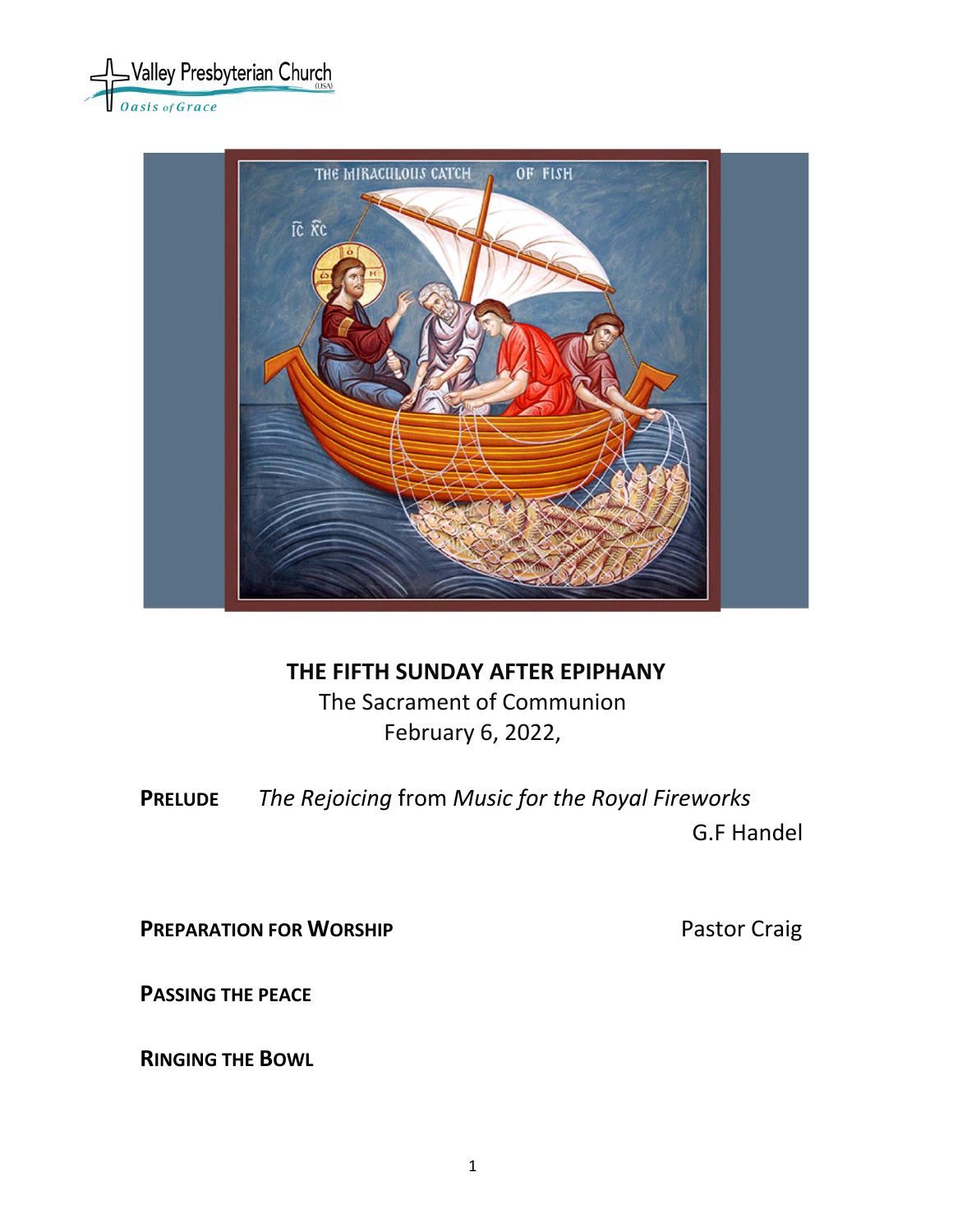Nalley Presbyterian Church

**CALL TO WORSHIP** The Rev. Dr. Martin Luther King Jr.

Pastor Diane

"We are now faced with the fact that our tomorrows are today. In this unfolding conundrum of life and history, there is such a thing as being too late. Procrastination is still the thief of time. Life often leaves us bare naked and dejected, having lost opportunity. This tide and the affairs of humanity do not remain at flood levels. Life ebbs. We may not cry out desperately for time to pause in her passage, but time is death to every plea and rushes on. Over the bleached bones and jumbled residues of numerous civilizations are written the pathetic words "Too Late." We still have a choice today, violent co-annihilation or nonviolent coexistence? This may well be humanity's last chance to choose between chaos and community."

## **OPENING HYMN** *God of the Ages, Whose Almighty Hand* 331

## **CALL TO PRAYER** Pastor Diane

Jesus said "I am the light of the world. Whoever follows me will not walk in darkness but will have the light of life."

## **UNISON PRAYER OF CONFESSION**

**Most holy God, the earth is filled with Your glory, and in Your presence angels are in awe! Enlarge our vision, that we may envision Your power at work in Your Son, in order that we might join apostles and prophets as heralds of Your life-giving Word. In the folly of the cross You reveal the great distance between Your wisdom and human understanding. Open our minds to the simplicity of the Gospel, that fervent in faith, tireless in love, we may become light and salt to the world. Let us not be constricted**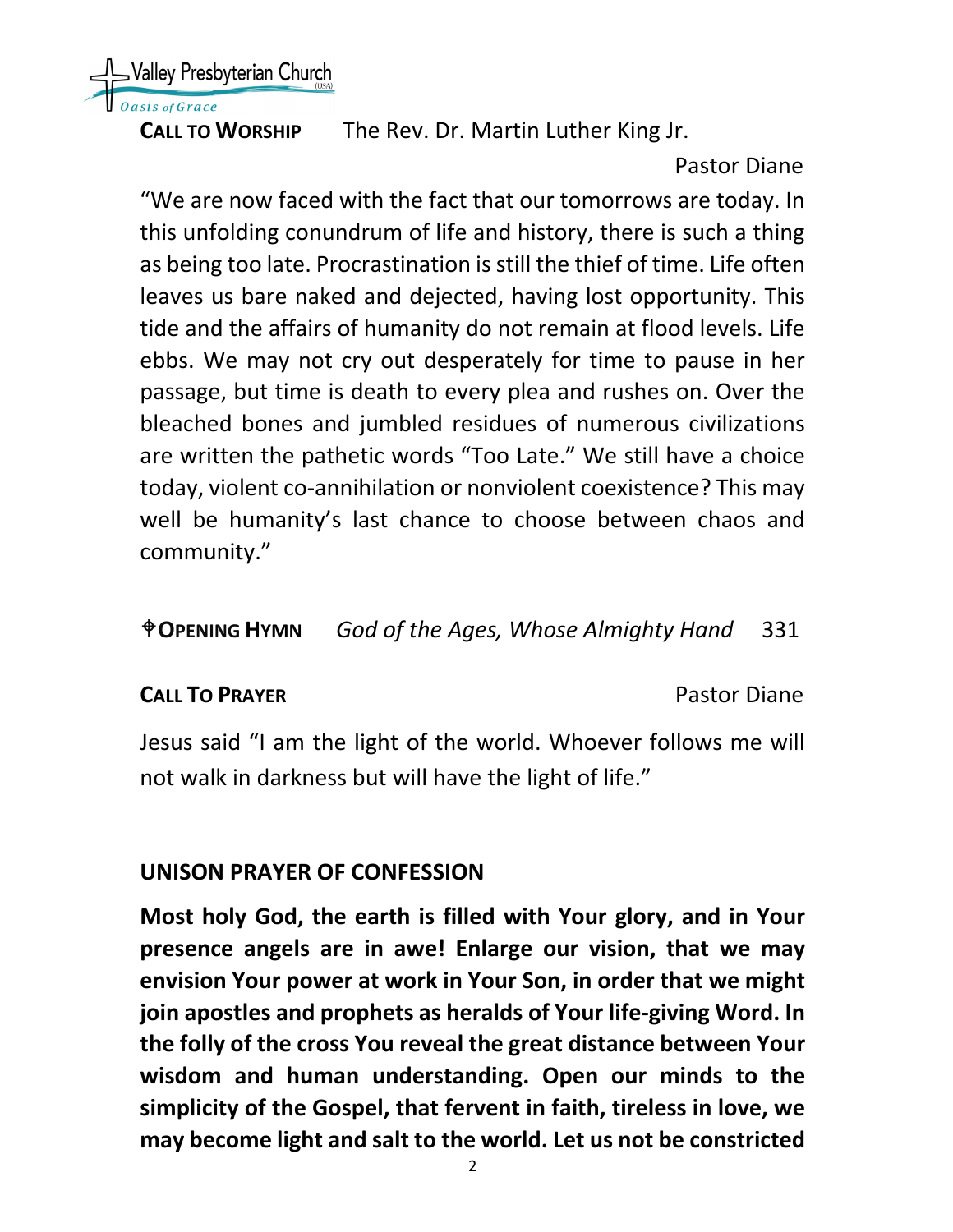

sis of Grace

**by old routines , but manifest to the world Your love revealed in the forgiveness of Jesus Christ.**

*(Silent prayer)* **Amen**

## **POURING OUT THE WATERS / ASSURANCE OF PARDON**

Those who wait for the Lord shall renew their strength, they shall mount up with wings like eagles, they shall run and not grow weary, they shall walk and not faint. Brothers and Sisters, believe the good news of the Gospel: In Jesus Christ, we are forgiven!

## <sup> $\phi$ </sup> Gloria Patri

Glory be to the Father, and to the Son, and to the Holy Ghost; as it was in the beginning, is now, and ever shall be, world without end.

Amen, Amen.

| <b>ANTHEM</b> | My Lord, What a Mornin' | Trad. Spiritual<br>/Arr. H. Helvey |
|---------------|-------------------------|------------------------------------|
|               |                         |                                    |

My Lord, what a mornin', My Lord, what a mornin', Oh, my Lord, what a mornin' when the stars begin to fall.

I'm done with all my worldly ways, joined that heav'nly band, Done with all my worldly ways, joined that heav'nly band.

My Lord, what a mornin'.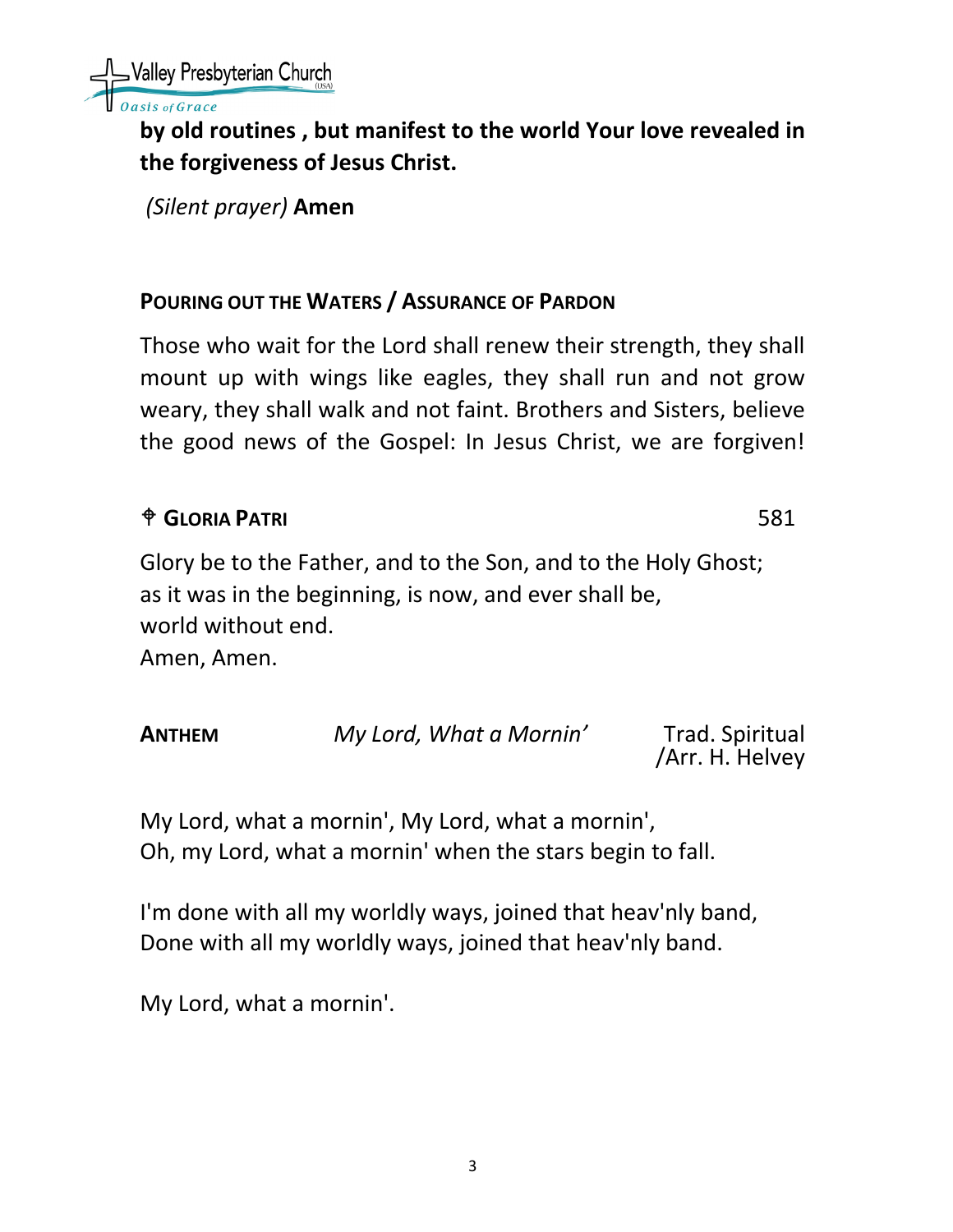

**SCRIPTURE** The Gospel of Luke 5: 1-11

One day as Jesus was standing by the Lake of Gennesaret, the people were crowding around him and listening to the word of God. He saw at the water's edge two boats, left there by the fishermen, who were washing their nets.He got into one of the boats, the one belonging to Simon, and asked him to put out a little from shore. Then he sat down and taught the people from the boat.

When he had finished speaking, he said to Simon, "Put out into deep water, and let down the nets for a catch."

Simon answered, "Master, we've worked hard all night and haven't caught anything. But because you say so, I will let down the nets."

When they had done so, they caught such a large number of fish that their nets began to break. So they signaled their partners in the other boat to come and help them, and they came and filled both boats so full that they began to sink.

When Simon Peter saw this, he fell at Jesus' knees and said, "Go away from me, Lord; I am a sinful man!" For he and all his companions were astonished at the catch of fish they had taken, and so were James and John, the sons of Zebedee, Simon's partners.

Then Jesus said to Simon, "Don't be afraid; from now on you will fish for people." So they pulled their boats up on shore, left everything and followed him.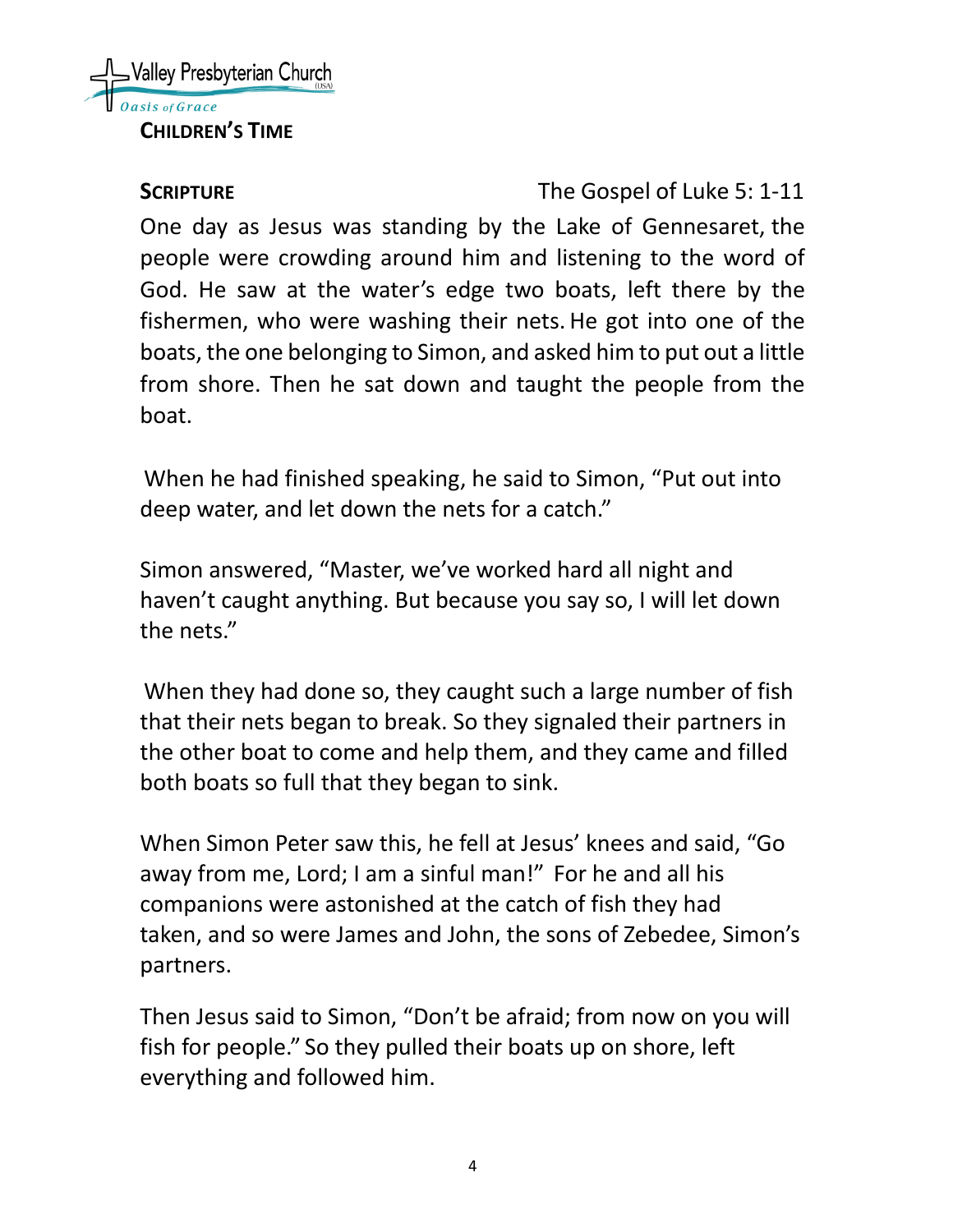

| <b>SERMON</b>                  | "Goosebumps"                                                   |              |               |
|--------------------------------|----------------------------------------------------------------|--------------|---------------|
| <b>HYMN</b>                    | The Church of Christ in Every Age                              |              | 320           |
| <b>CALL FOR OFFERING</b>       |                                                                |              |               |
| <b>OFFERTORY</b>               | Great Is Thy Faithfulness                                      | W.M. Runyan/ | Arr. J. Raney |
| Fellowship Register.           | *If you haven't already done so, please print your name in the |              |               |
| <b><i><u>ODOXOLOGY</u></i></b> |                                                                |              | 606           |
|                                | Praise God from whom all blessings flow;                       |              |               |
|                                | Praise Him all creatures here below;                           |              |               |
|                                | Praise Him above, ye heavenly host;                            |              |               |

Praise Father, Son, and Holy Ghost. Amen.

# **THE SACRAMENT OF COMMUNION**

## **THE INVITATION**

| THE PRAYER OF THANKSGIVING AND LORD'S PRAYER (SUNG)                | 35 |
|--------------------------------------------------------------------|----|
| Our Father who art in heaven, hallowed be thy name. Thy            |    |
| kingdom come, thy will be done, on earth as it is in heaven.       |    |
| Give us this day our daily bread; and forgive us our sins, as we   |    |
| forgive those who sin against us; and lead us not into             |    |
| temptation, but deliver us from evil. For thine is the kingdom and |    |
| the power and the glory, forever. Amen.                            |    |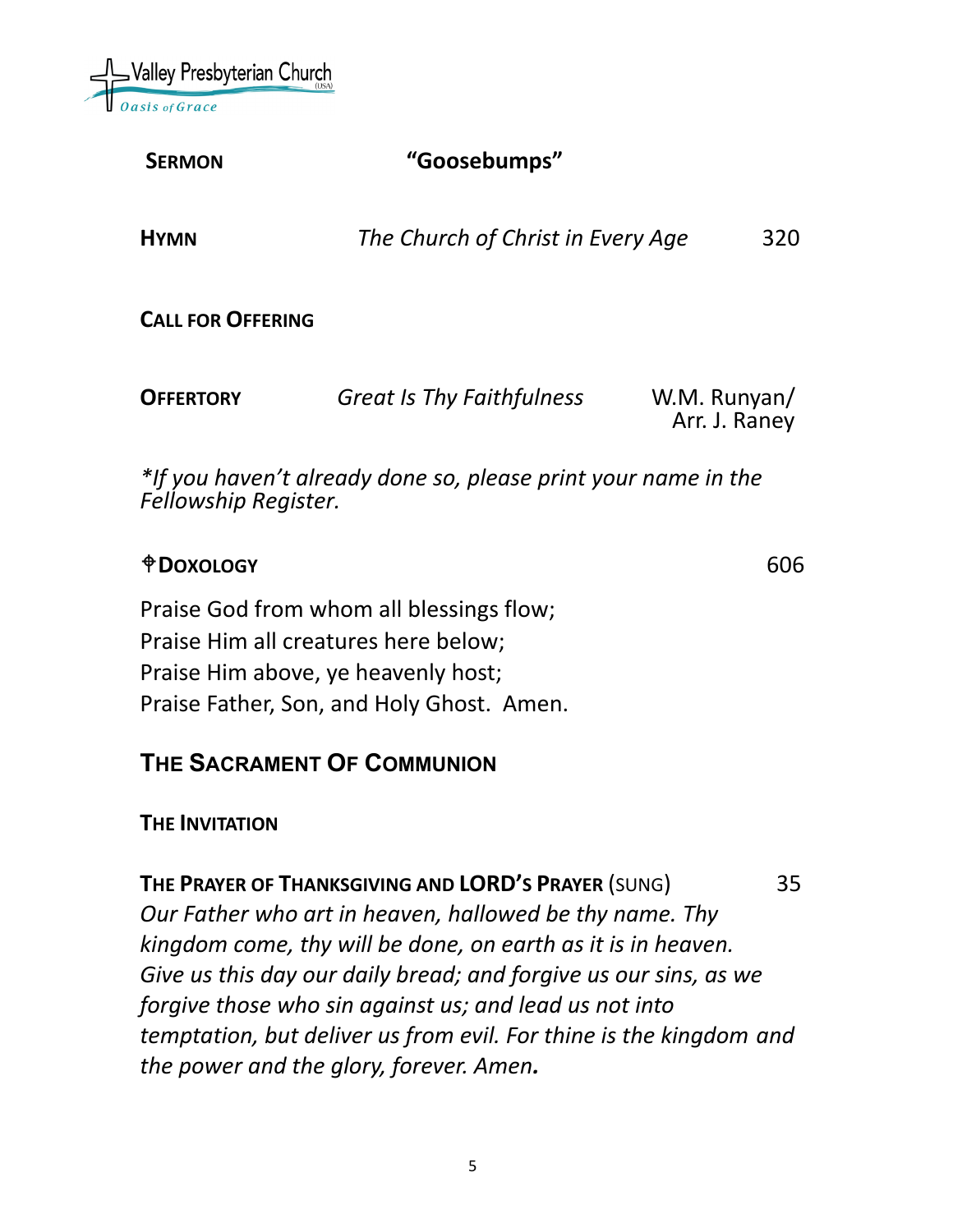

**THE WORDS OF INSTITUTION**

**THE DISTRIBUTION OF THE ELEMENTS**

## **HYMN** *The Church's One Foundation* 321

**CHARGE AND BENEDICTION**

## **CONGREGATIONAL RESPONSE** *Let There Be Peace on Earth*

Let there be peace on earth and let it begin with me. Let there be peace on earth, the peace that was meant to be. With God as our Creator, children all are we. Let us walk with each other in perfect harmony.

Let peace begin with me, let this be the moment now. With ev'ry step I take, let this be my solemn vow; To take each moment and live each moment in peace eternally. Let there be peace on earth, and let it begin with me.

**POSTLUDE** *Joyful, Joyful, We Adore Thee* WITH *Rondeau* Beethoven, Mouret/ Arr. R. Lau

**All those who are able, please stand All Worship Services are available for replay on our website:**  [www.valleypres.net](http://www.valleypres.net/)

**Flowers for the Sanctuary were provided by:** Geneva Halliday in honor of Reverend Dr. Craig Lindsey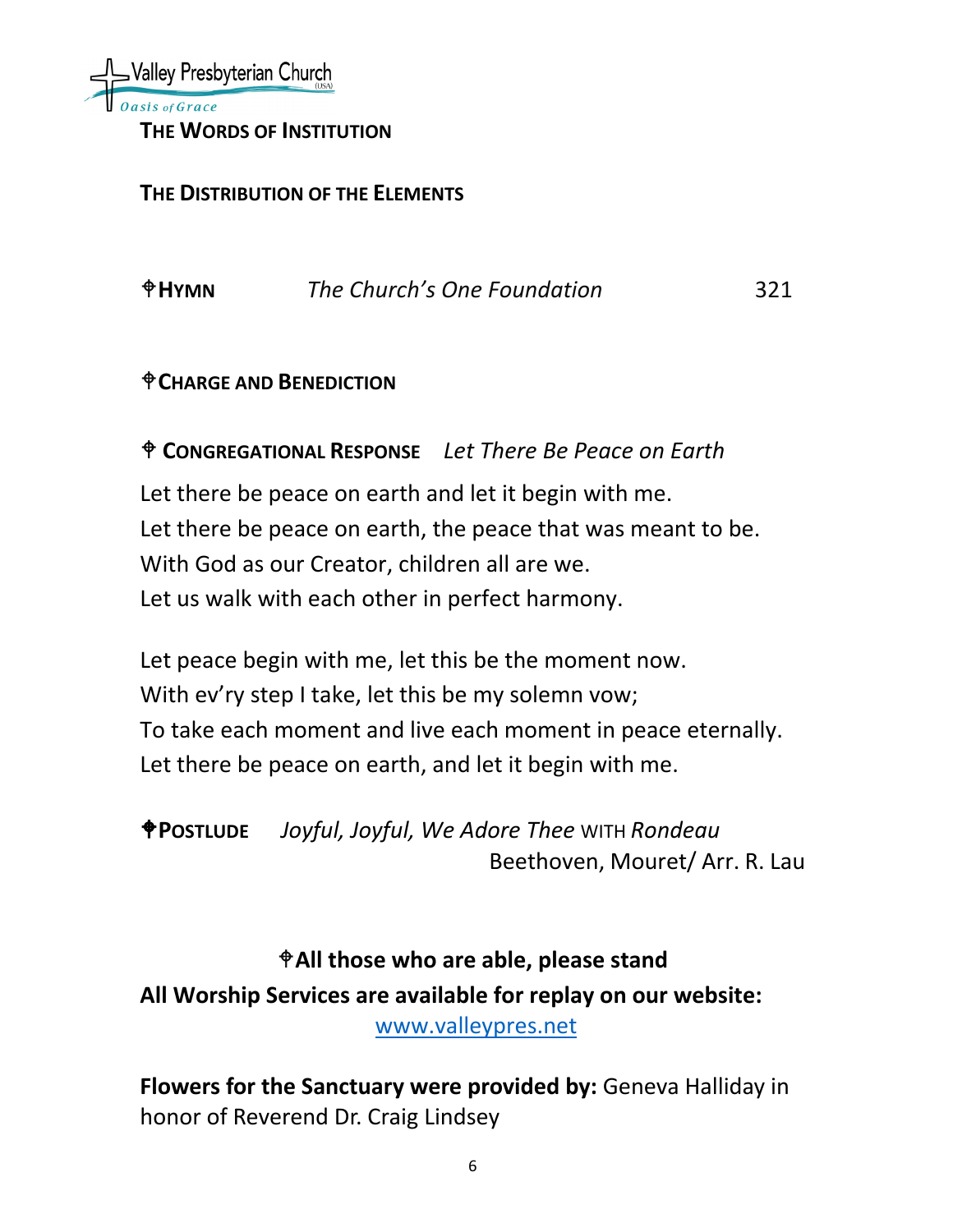

## **Please remember those currently or recently hospitalized or in rehabilitation:** Bob Szabo, Mike Schoeben

| VPC Financial - Attendance / On-Line Viewing Metrics                                              |    |                                    |                                    |       |  |  |  |
|---------------------------------------------------------------------------------------------------|----|------------------------------------|------------------------------------|-------|--|--|--|
| Monthly Giving Support Contributions                                                              |    | <b>Weekly Attendance / Viewing</b> |                                    |       |  |  |  |
| December-2021                                                                                     |    | Through Week #5 (1/30/2022)        |                                    |       |  |  |  |
| <b>Monthly Giving Support</b>                                                                     | \$ | 63,748                             | <b>Weekly Attendance Sanctuary</b> | 266   |  |  |  |
| <b>Monthly Giving Budget</b>                                                                      | \$ | 51,404                             | * YTD 2022 Attendance Sanctuary    | 1,138 |  |  |  |
| *YTD Giving Support                                                                               | Ś  | 683,097                            | ** Weekly Viewing On-Line          | 146   |  |  |  |
| <b>*YTD Giving Budget</b>                                                                         | \$ | 629,277                            | ** YTD 2022 Viewing On-Line        | 1,041 |  |  |  |
|                                                                                                   |    |                                    | * YTD 2022 Attendance / On-Line    | 2,179 |  |  |  |
|                                                                                                   |    |                                    | * YTD 2021 Attendance Sanctuary    | 427   |  |  |  |
| ** Number of on-line devices tuned into Sunday service<br>* YTD = Year to Date                    |    |                                    |                                    |       |  |  |  |
| D. Brooks - VPC treasurer - dxb38@cox.net - 520-399-3959<br>2022 Per Capita is \$41.50 per member |    |                                    |                                    |       |  |  |  |

**WELCOME** to all who enter this place. Drink deeply of the living waters of God's grace as we worship together in spirit.

**VISITORS:** Consider yourself at home while you are here! Please pick up a Visitor's Information Packet, if you would like more information about our church, visit us at valleypres.net where you can sign up for our daily email blasts and monthly newsletter.

We are glad you have joined us today.

**VPC PICTORIAL DIRECTORY** The photographer for our church Pictorial Directory is here for the next two weeks. There are still appointments available. If you are unable to make an appointment, consider giving the church a photo of your own along with \$10.00.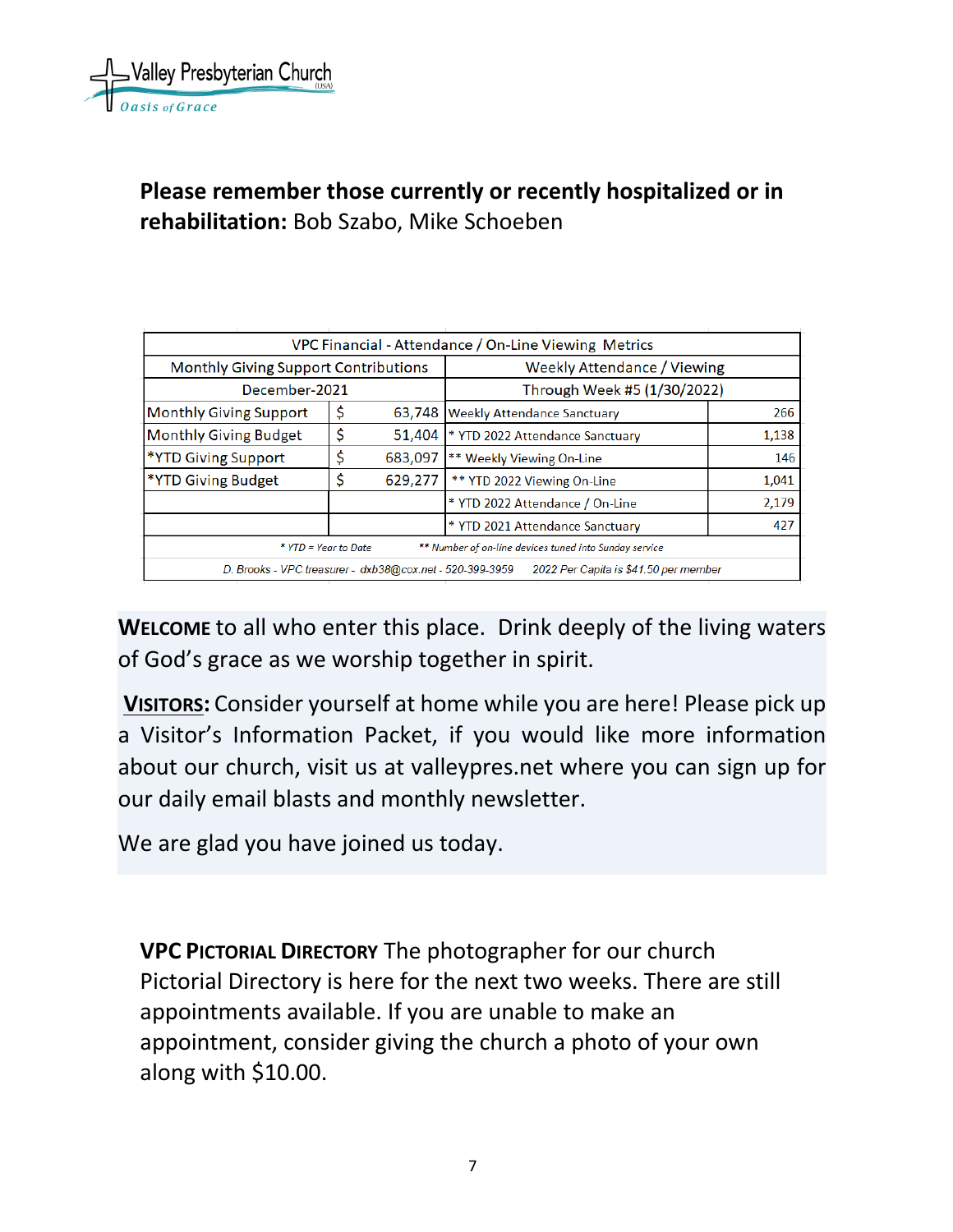

**MISSION BREAKFAST FEBRUARY 12TH, AT 8:30 A.M.** This month's Mission Breakfast proceeds will go to help the Amado-Green Valley Food Bank. Norma Cable, Public Relations and Marketing Specialist at the Community Food Bank of Southern Arizona will be our guest speaker. Tickets will be on sale today after worship at the Mission table, and at the front office Monday – Friday 8 a.m.-4 p.m. Tickets are \$5 each.

**VALLEY PRESBYTERIAN CHURCH'S MUSIC IN THE VALLEY** concert series presents "Endless Love" featuring Darnell T. Roulhac. Sunday. February 13, at 3:00 p.m. in the Sanctuary. Tickets are \$25.00 and available at the church office.

**JOIN US FOR EMPTY BOWLS,** February 19th, beginning at 10:00 A.M. This will be a walk-through event with wonderful raffle baskets and silent auction items to view. Soup will be to-go with many varieties to select from. Tickets are \$25.00 and will be on sale today.

**SUNDAY, FEBRUARY 20TH, 11:00 A.M. OUR VPC FOUNDATION** will Host a Forum and Luncheon on Tax-Saving Recommendations to maximize your legacy. Please pick up a free ticket this morning at Fellowship Hour.

**FRIENDSHIP KETTLE DINNER: SUNDAY, FEBRUARY 20TH**, Kettle Dinner will feature a chicken with garlic parmesan sauce at 5:00 p.m. Then at 6:00 p.m. Rusty Ford performing traditional and contemporary county/pop/standards. Tickets will be \$15.00 for the dinner and will be on sale February 16th and 13th.